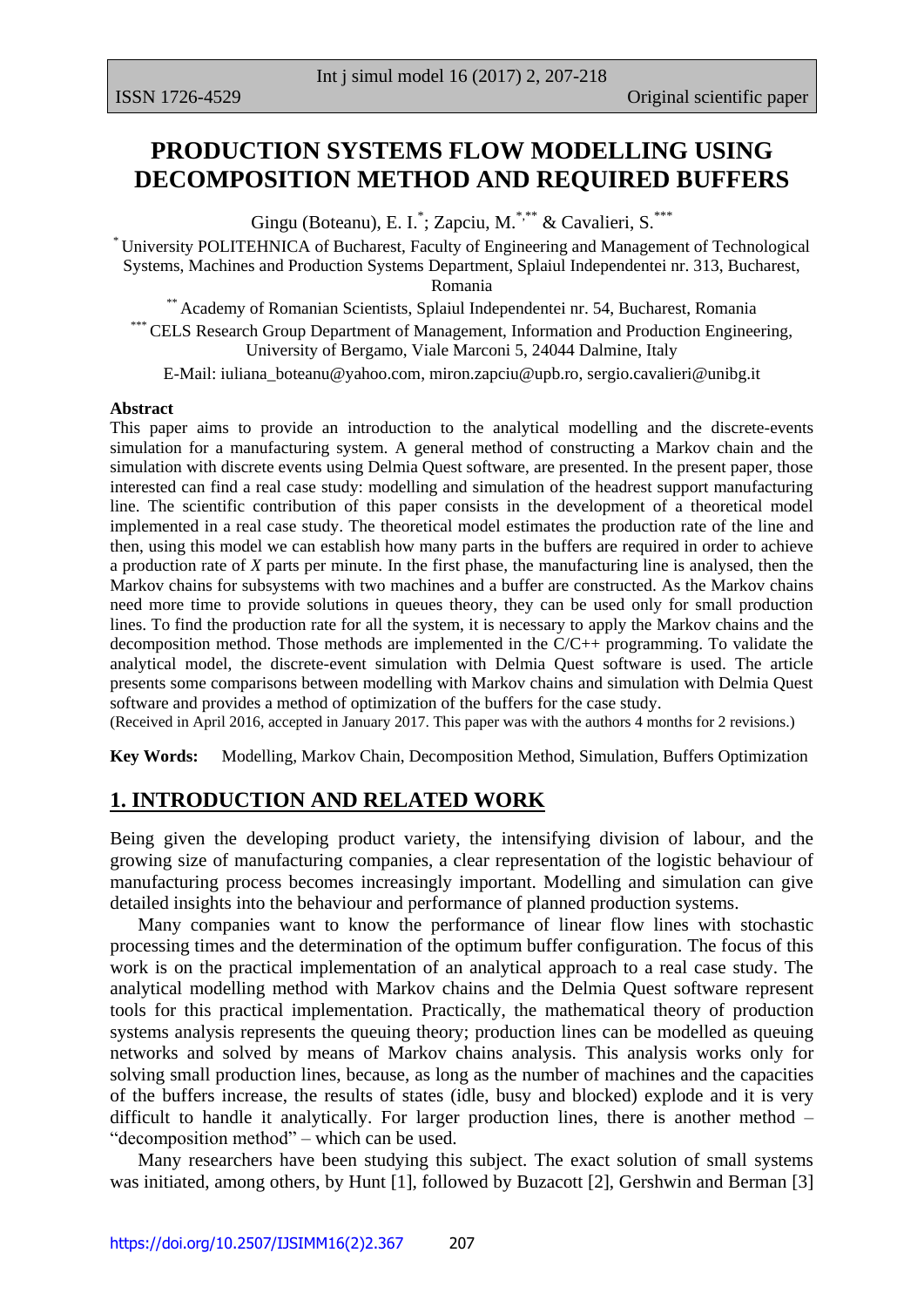and Gershwin and Schick [4]. Approximation methods have been developed to overcome this major limitation (small systems) of the Markovian analysis technique. Such a method is *the decomposition method*, originally introduced by Gershwin [5] and further developed by Dallery et al. [6]. Gershwin developed an approximation method that decomposes a *K*-stage line into *K*-1 two-stage line. Dallery improved the equations of Gershwin in order to make the algorithm faster and to avoid possible convergence problems. The development of approaches for the design problem of allocating buffer in lines and the optimization of stochastic manufacturing systems is presented in the articles of Dallery and Gershwin [7], Papadopoulos [8], Tempelmeier [9], etc. The authors offered solutions for performance analysis of flow production systems, first of all for two-three machines with finite buffers and then, they used recursive matrix and geometric matrix for larger lines.

 In this research work, we analyse a real production line consisting of a number of 8 machines, displayed in series, with a finite buffer between each pair of machines. The main objectives of this research are:

- Modelling of a manufacturing line using Markov chains and decomposition method,
- Simulation of the manufacturing line using Delmia Quest software,
- Results (analytical modelling versus discrete event simulation),
- Buffer optimization: How many stocks (parts) in the buffers are required in order to achieve a production rate of *X* parts per minute? (In accordance with market demand).

 The contribution consists in achieving an analytical model using probabilistic states of the system (busy, idle and blocked) and then this model is implemented in a real case study. The method based on Markov chains analysis with probabilistic states and decomposition method is developed to estimate the production rate of a flow line with finite buffers. The position and size of buffers – which are the storage areas between machines in a production system – can have a significant influence on the performance of a production system.

## **2. THE MODELLING METHODOLOGY FOR A FLOW LINE**

Models in a manufacturing line consist of machines and the buffers between them. The Processing Time (*TCY*), Mean Time Between Failures (*MTBF*) and Mean Time To Repair (*MTTR*) define the Machines. The Buffers are defined by their size. If there is one upstream product, the layout of the line is always the same: Machine; Buffer; Machine; Buffer; Machine … It is assumed, that the first machine is never starved and the last machine is never blocked and machine failures are exponentially distributed [10, 11].



Figure 1: Parameters of machines and buffers.

 The analytical modelling methods are based on the stochastic analysis and analytical results of queuing theory of a manufacturing system.

In this paper, the following notations are used:

•  $P[\_ \ ]$  – conditional probability,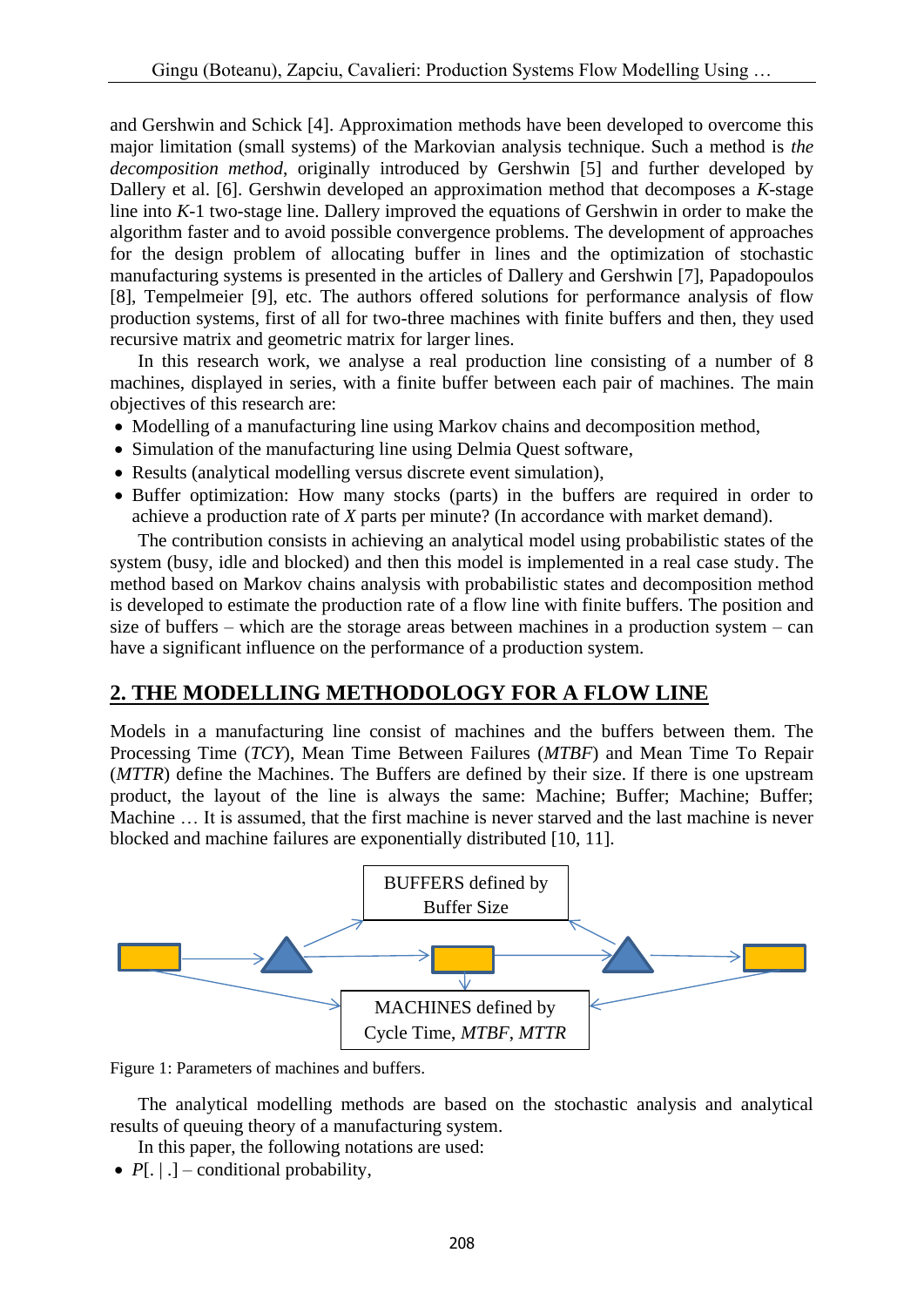- $X(t)$  random variable indexed by the parameter  $t \in (-\infty, +\infty)$ ,
- $X = \{x_1, ..., x_n\}$  domain of the variable;  $x_i$ ,  $x_j$  states,
- *dt* an "infinitely small" amount of time,
- $\tau_{ii}$  transition rate from state  $x_i$  to  $x_i$ ,
- $\bullet$  *n* vertices in the graph,
- $\lambda$  failure rate;  $\mu$  repair rate,
- $w$  working;  $b$  busy;  $i$  idle the states of a machine,
- $\pi(t)$  probability distribution.

 A *stochastic process* is a random variable indexed by a parameter; we denote it by *X*(*t*)*.* A *Markov chain* is a stochastic process where the domain of the variable is a countable set and the following relation is satisfied:

$$
P[X(t_k) = x_k | X(t_{k-1}) = x_{k-1,\dots,X}(t_1) = x_1] = P[X(t_k) = x_k | X(t_{k-1}) = x_{k-1}] \tag{1}
$$

 $\forall k, \forall t_1 \leq \ldots \leq t_k$  and  $\forall x_1, \ldots, x_k$  in the domain of the variable [12].

 The property (1) simply means that the knowledge of the values taken by the variable at some times in the past gives us the same information on the future behaviour. In other words, the last measure contains all the information on the past. This property is called the *no memory* property of Markov chains. We will assume that the domain of the variable is finite, that is the variable takes values in the set:

$$
X = \{x_1, \dots, x_n\}.\tag{2}
$$

The "*no memory property*" says that when we are in some state  $x_i$  at time  $t$ , the probability to travel to another state  $x_i$  in the very near future can be written as:

$$
P[X(t + dt) = x_j | X(t) = x_i] = \tau_{ij}(t)dt,
$$
\n(3)

where, 
$$
\tau_{ij}(t) = \tau_{ij}, \qquad (4)
$$

 It is important to notice that transition rates have the dimension of the inverse of time. The value taken by the variable at time *t* gets the name of *state* since what is to happen depend only on this state. Usually, we will apply the following states: idle, busy, blocked. For the state  $x_i$ , we define the *outgoing rate* as the sum of all transition rates from  $x_i$  to all  $x_i$ 's where  $i \neq j$  [12, 13].

 To a finite Markov chain, one can associate a graph as follows. The graph has *n* vertices, each one corresponding to a state, and there is an edge  $(x_i, x_j)$ , if  $\tau_{ij} \neq 0$ . For example, we consider a machine with two states: *up* and *down*. When the machine is up, it works and may have failures; the breakdowns appear with rate  $\lambda$ , called the failure rate. When the machine is down, we repair it with a repair rate  $\mu$ . [13].

The graph of the Markov chain is as follows:



Figure 2: Graph of the Markov chain of the two-state machines.

 Flow lines comprising only two machines (Fig. 3) or three machines (Fig. 4) can be evaluated with exact methods under certain conditions.



Figure 3: Markov model with stock 0 (2 machines).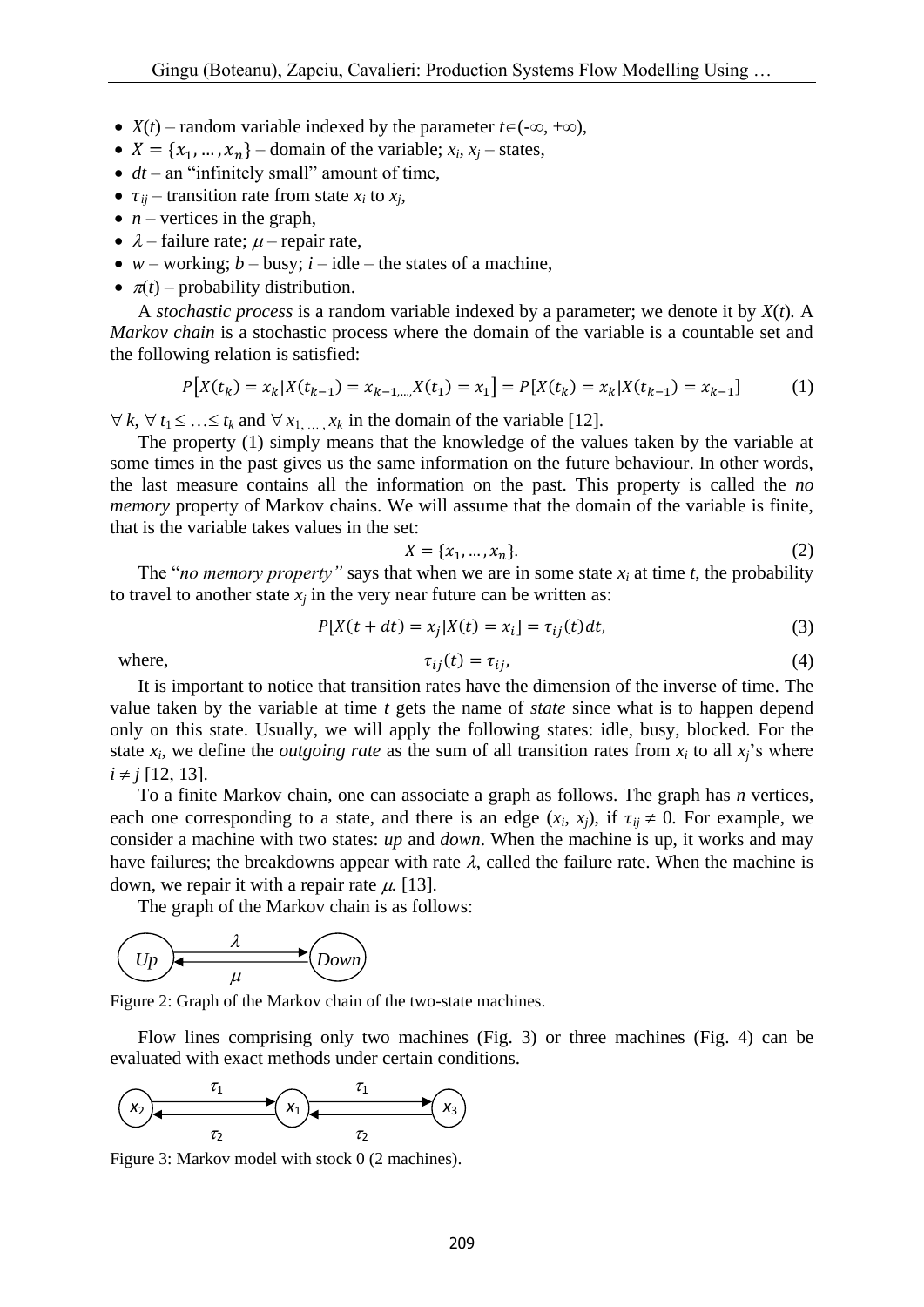

Figure 4: Markov model with stock 0 (3 machines).

 Nevertheless, for larger flow lines this method is not available. For these systems the decomposition method is applied.

 Basically, these methods decompose a line consisting of *L* machines into (*L*-1) subsystems consisting of only two machines, as shown in Fig. 5. These two-machine subsystems are analysed in isolation.



Figure 5: Machine level decomposition.

 Before analysing the two-machine subsystems, it is required to set the following assumptions:

- The first machine is never starved and the last machine is never blocked,
- The cycle times are exponentially-distributed,
- The buffer sizes are finite,
- No breakdowns [14, 15].

 Generally, the most difficult part is in the modelling process itself. First, the Markov states must be identified. To do this, the suggestion is to list the physical stable situations of the system and for each of them ask the questions:

- Can this situation be represented by a state?
- In other words, does the future only depend on the fact we are in this situation?

 If the answer is clearly negative, the situation must be decomposed in several states, like communicating states, two states  $x_i$  and  $x_j$ , which are such that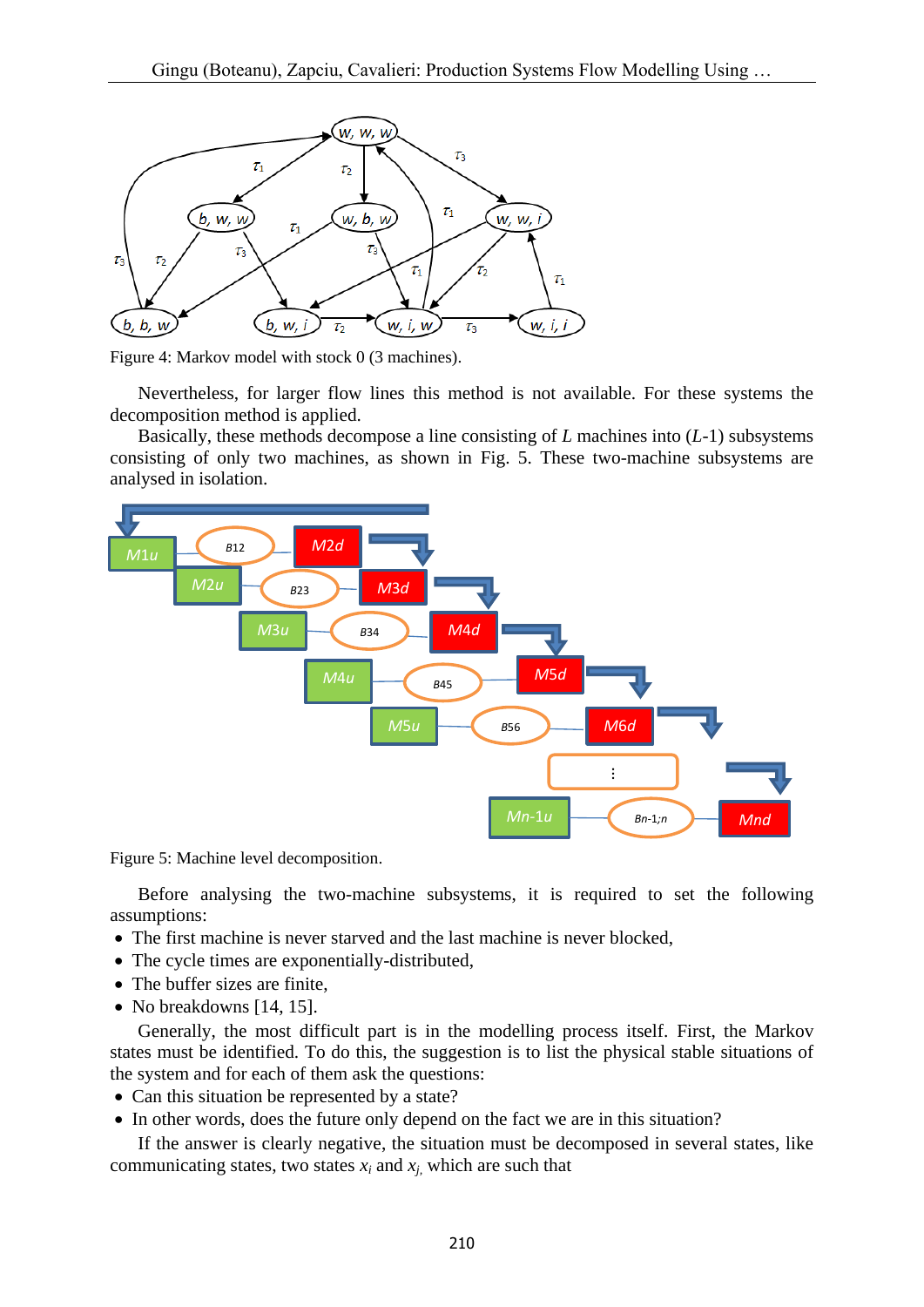$$
P[X(t') = x_j | X(t) = x_i] > 0, \text{ for } t' > t \text{ and } (5)
$$

$$
P[X(t') = x_i | X(t) = x_j] > 0, \text{ for } t' > t
$$
 (6)

 This means that starting from one of them we have a non-zero probability to be in the other one in the future.

 In applications, it is important to know the Markov chain and the stationary probabilities, by using the *balance equations*:

$$
\sum_{\substack{i \in I \\ j \in J}} \pi_i \tau_{ij} = \sum_{\substack{k \in I \\ l \in J}} \pi_l \tau_{lk} \tag{7}
$$

where,  $\pi_i(t) = P[X(t) = x_i]$  and the *normalising equation*:

$$
\sum_{i=1}^{n} \pi_i = 1 \tag{8}
$$

The boundary conditions of the decomposition method are:

$$
\tau_1^u = \tau_1
$$
  
\n
$$
\tau_{k-1}^d = \tau_k
$$
\n(9)

The general steps of the decomposition method are the following:



Figure 6: Algorithm to calculate the production rate.

## **3. CASE STUDY – THE MODELLING METHODOLOGY FOR HEADREST SUPPORT LINE USING MARKOV CHAINS AND SIMULATION METHOD**

The case study is related to a manufacturing line of a car headrest support work piece (Fig. 7).



Figure 7: Headrest support work piece.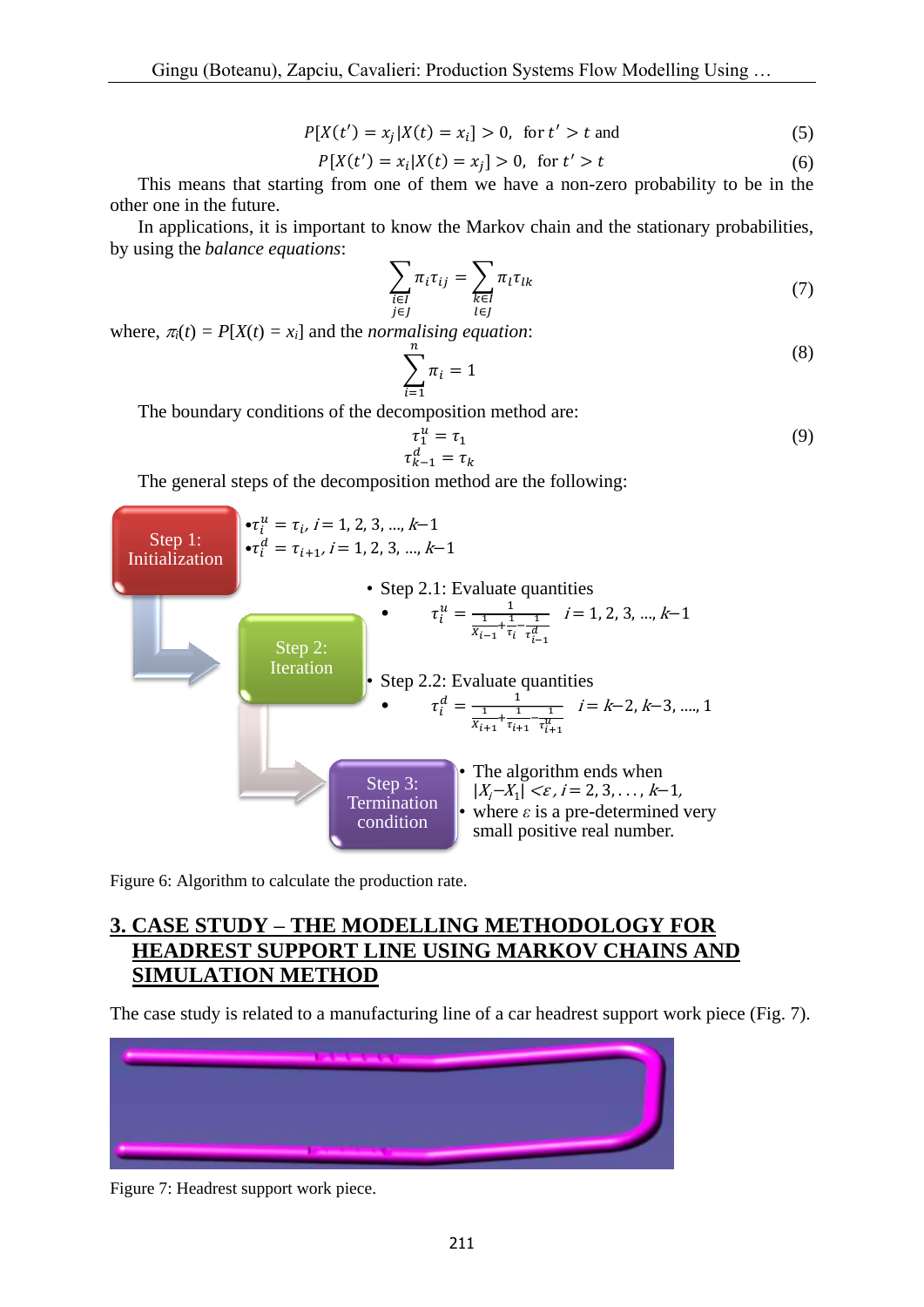The operations of the line manufacturing (headrest support) and the cycle time for each machine are shown in Table I.

| <b>Machine</b> | <b>Operation name</b> | <b>Cycle Time</b> (min) |
|----------------|-----------------------|-------------------------|
| $M_1$          | Cutting               | 0.077                   |
| $M_2$          | <b>Edge Milling</b>   | 0.565                   |
| $M_3$          | Bending I             | 0.200                   |
| $M_4$          | Milling B             | 0.343                   |
| $M_5$          | Milling A             | 0.343                   |
| $M_6$          | Deburring             | 0.600                   |
| $M_7$          | <b>Bending II</b>     | 0.220                   |
| $M_{8}$        | Retouch               | 0.190                   |

Table I: Sequence of operations.

It is considered the following line (Fig. 8).



Figure 8: Flow line with buffers.

#### **3.1 Production rate of 2 machines using buffers (stock 1)**

By using the decomposition method with two machines and one buffer, several possible issues were identified in order to analyse and optimize flow lines with limited buffers displayed among the machines [14, 15].

#### *Assumptions:*

 $\triangleright$  There are always raw parts available before  $M_1$  and when the machining on  $M_2$  is finished the part leaves the system. The machining times on  $M_1$  (resp.  $M_2$ ) are exponentially distributed with rate  $\tau_1$  (resp.  $\tau_2$ ). With a stock place we have one more state corresponding to one part present in stock, while the two machines are working. We denote this state *x'*1.

 $\triangleright$  The states are:

- $x_1$ :  $M_1$  and  $M_2$  are working;
- $x'$ <sub>1</sub>:  $M_1$  and  $M_2$  are working and work piece is in buffer;
- $x_2$ :  $M_1$  is working and  $M_2$  is waiting (idle);
- $x_3$ :  $M_1$  is blocked and  $M_2$  is working.

 These situations are indeed states because of the assumption of exponential distribution for the machining times.

It will get the graph of the Markov chain:



Figure 9: Markov model with stock 1.

The stationary probabilities  $\pi_1, \pi_2, \pi_3, \pi_4$  are obtained by writing the balance equations relative to the cuts between  $x_1$  and  $x_2$ ,  $x_1$  and  $x'_1$ ,  $x'_1$  and  $x_3$ :

$$
\sum_{j \in J} \pi_i \tau_{ij} = \sum_{l \in J} \pi_l \tau_{lk} \implies \pi_1 \tau_2 = \pi_2 \tau_1, \quad \pi_1 \tau_1 = \pi_3 \tau_2, \quad \pi_3 \tau_1 = \pi_4 \tau_2. \tag{10}
$$

Then, the normalising equation is used: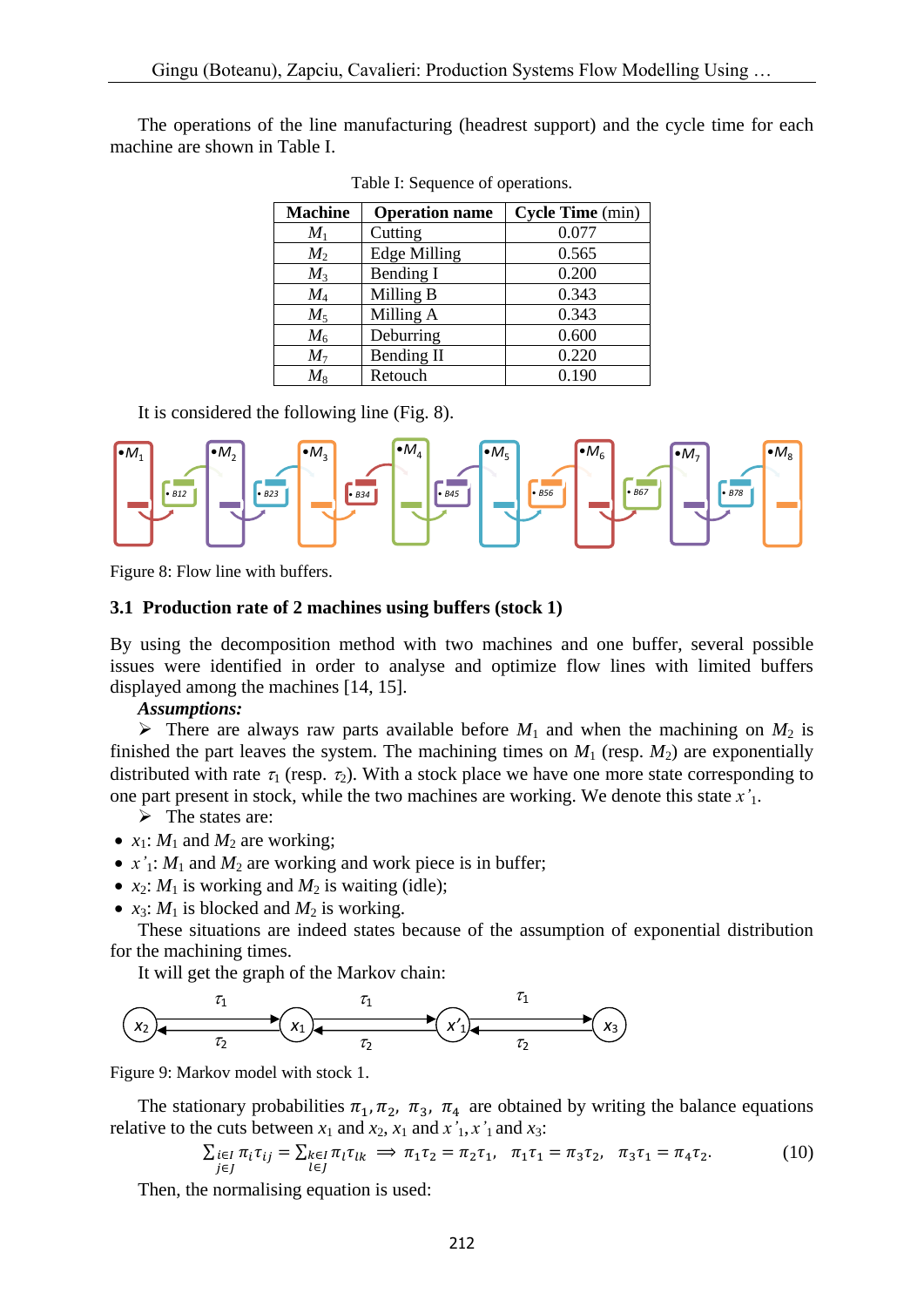$$
\pi_1 + \pi_2 + \pi_3 + \pi_4 = 1. \tag{11}
$$

For  $M_1$  with the operation Cutting and  $M_2$  with the operation Edge Milling:



Figure 10: Flow line with 2 machines and 1 buffer.

Production rates:

$$
\tau_1 = \frac{6000 \text{ units}}{480 \text{ min}} = 12.5 \; ; \; \tau_2 = \frac{3368 \text{ units}}{480 \text{ min}} = 7.01 \; ; \; B = 1 \tag{12}
$$

The utilisation rate of  $M_1$  is:

$$
\pi_1 + \pi_2 + \pi_3 = 0.512591,\tag{13}
$$

as the sum of the probabilities of the states where  $M_1$  is working.

 The production rate of the system is the production rate of one of the machines, in our case,  $M_2$  which delivers the finished parts. The production rate of  $M_2$  is the product of its production rate when it works, by the proportion of time  $M_1$  is working, which is: 6.407391 products/minute.

 To validate the analytical model, we apply a discrete-event simulation by using Delmia Quest software. Simulation of production lines is a powerful tool in obtaining the performance measures.

 Quest is a discrete-event simulation system from DELMIA (Digital Enterprise Lean Manufacturing Interactive Applications) with integrated 3D capabilities. Quest combines a 3D CAD geometry with material flow logics grouped in modules for: sources, buffers, machines, controllers, labours, conveyors, automated guided vehicles (AGVs), kinematics, power and free path systems automated storage and retrieval systems (AS/RS) and sinks. Delmia Quest includes real production variables within a plant layout, such as the machine cycle time, labourers' movement and/or operating speeds. Using these variables the users can analyse the effects on material handling equipment and labour [16-19].

 So, after a simulation of 480 minutes using Delmia Quest software, the production rate is: 6.40 products/minute (see Fig. 11).



Figure 11: Simulation of a flow line with 2 machines and 1 buffer (stock 1).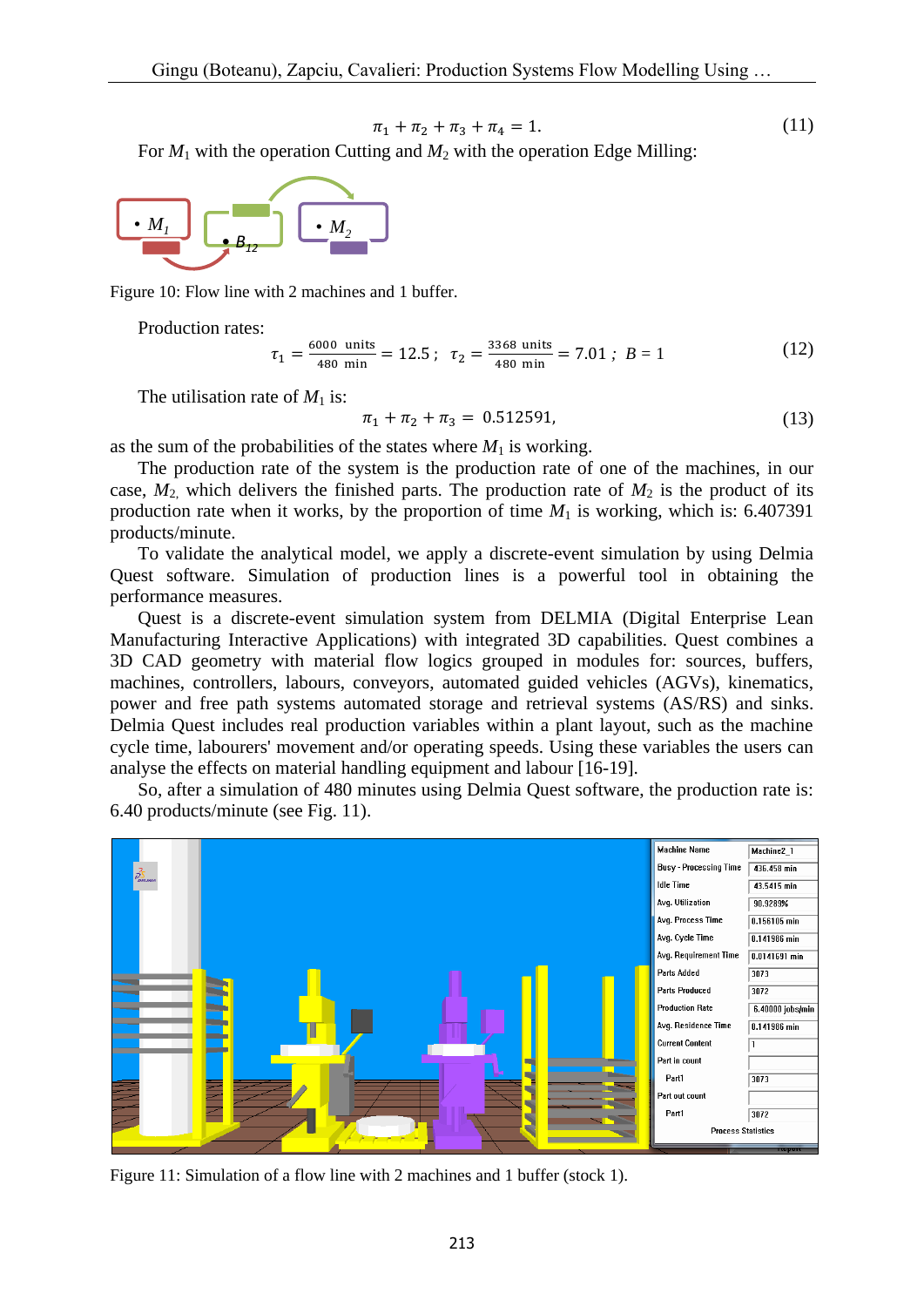### **3.2 Production rate for headrest support line with 8 machines using buffers (stock 1)**

The flow line Headrest support is consisting of  $M = 8$  machines and 7 buffers. The system is decomposed into  $(M-1) = 7$  subsystems consisting of two machines each and a buffer with 1 piece.

The production rates are:

$$
\tau_1 = \frac{6000 \text{ units}}{480 \text{ min}} = 12.5 \, ; \quad \tau_2 = \frac{3368 \text{ units}}{480 \text{ min}} = 7.01 \, ; \quad \tau_3 = \frac{2400 \text{ units}}{480 \text{ min}} = 5 \, ; \tag{14}
$$
\n
$$
\tau_4 = \frac{2798 \text{ units}}{480 \text{ min}} = 5.83 \, ; \quad \tau_5 = \frac{2798 \text{ units}}{480 \text{ min}} = 5.83 \, ; \quad \tau_6 = \frac{1600 \text{ units}}{480 \text{ min}} = 3.33 \, ; \tag{14}
$$
\n
$$
\tau_7 = \frac{2182 \text{ units}}{480 \text{ min}} = 4.55 \, ; \quad \tau_8 = \frac{2525 \text{ units}}{480 \text{ min}} = 5.26 \, ; \quad B_1 = B_2 = \dots = B_7 = 1
$$

 Given the solution of the subsystem with two machines and a buffer, approximate methods for the large lines were developed. The case study analysed in this paper is a system decomposed into  $(M-1) = 7$  subsystems. Each subsystem is analysed with the help of Markov chain method and then, in an iterative procedure, the decomposition method is applied, in order to find the production rate for whole the system.

 Implementing the decomposition approach and Markov chains in C++ programming, the following results (Table II, Fig. 12) are obtained.

| <b>Machine</b> | $\tau^u$ | $\tau^d$ | Work in progress (WIP) |
|----------------|----------|----------|------------------------|
| $M_1$          | 12.5     |          | 1.7584                 |
| $M_2$          | 6.8819   | 2.5407   | 1.5072                 |
| $M_3$          | 4.6782   | 2.6145   | 1.1968                 |
| $M_4$          | 4.7469   | 2.8003   | 1.2118                 |
| $M_5$          | 4.7814   | 2.7884   | 1.2192                 |
| $M_6$          | 2.9658   | 2.7827   | 0.5006                 |
| $M_7$          | 2.7191   | 4.0281   | 0.2827                 |
| $M_8$          |          | 5.26     |                        |

Table II: Results of production rates.

 The production rate of the flow line headrest support with 8 machines and 7 buffers (stock 1) is 2.5236 products/minute and *WIP* = 7.6767 products/minute.

| \Program Files (x86)\CodeBlocks\MinGW\Iuliana\ |          |
|------------------------------------------------|----------|
| $k = 8$                                        |          |
| $n=1$<br>$tau(11=12.5$                         |          |
| tau[2]=7.01<br>tau $[3]$ =5                    |          |
| $tau(4] = 5.83$<br>$tau(51=5.83$               |          |
| tau $[6] = 3.33$<br>tau[7]=4.55                |          |
| tau [8]=5.26                                   | x=2.5236 |

Figure 12: Result of the model implemented in C++ by CodeBlocks.

Using simulation model, a production rate of 2.6625 products/minute is obtained.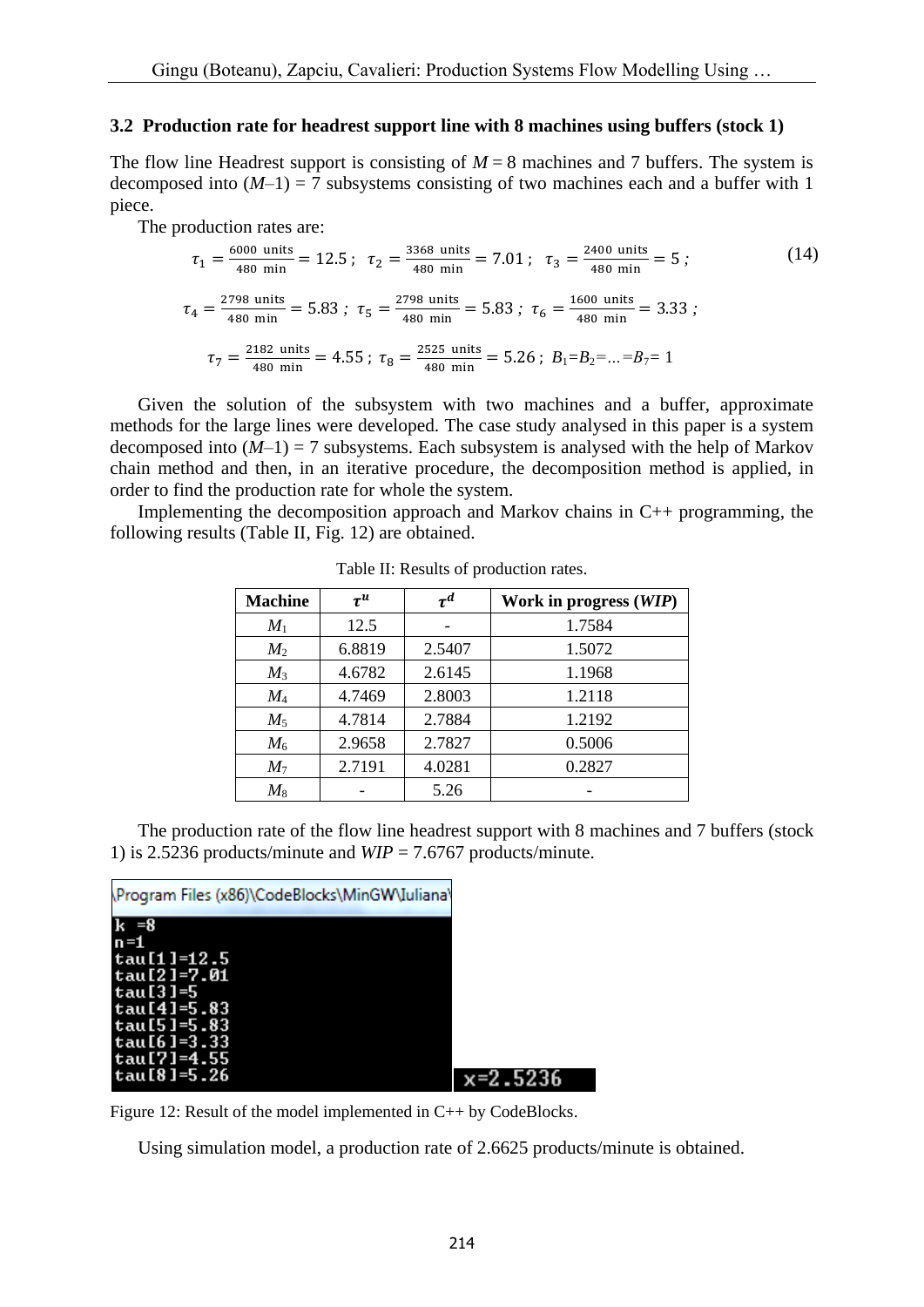

Figure 13: Simulation of headrest support line with 8 machines and 7 buffers (1 stock).

# **4. RESULTS OF THE CASE STUDY**

Applying the algorithm (Fig. 6) to calculate the production rate using Markov chains and having the tool for simulation, we can make some comparisons, as shown in Fig. 14.

This algorithm was coded in  $C_{++}$  and it is used to run the probabilistic states of the system (busy, idle and blocked) and to find a way for solving the linear equations system in order to calculate the production rate. The results have been calculated for the Delmia Quest models using a simulation time of 480 minutes, as a shift.



Figure 14: Comparison between modelling using Markov chains and simulation using Delmia Quest.

 A comparison between modelling and simulation of the state times – Busy is shown in the following chart (Fig. 15).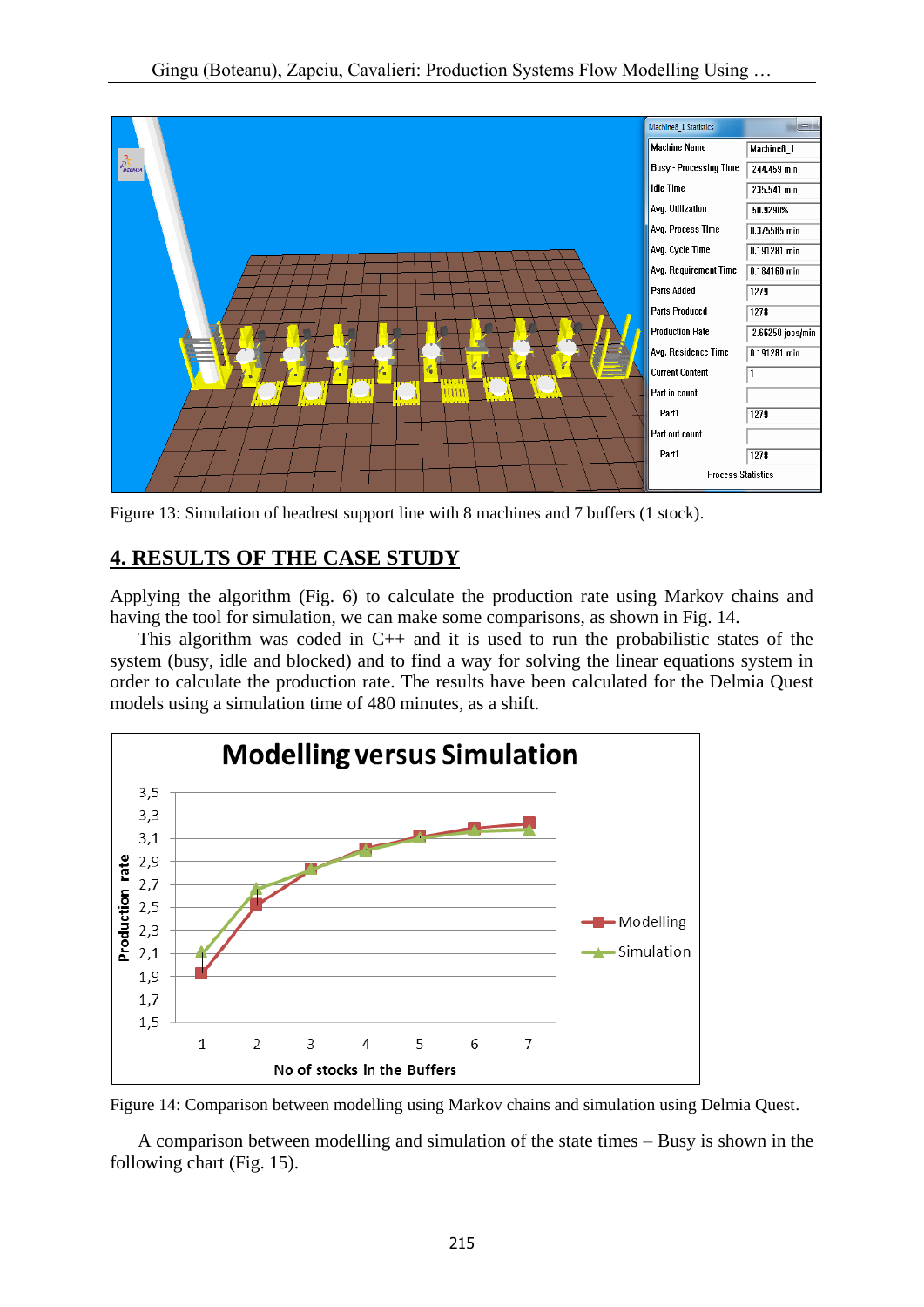

Figure 15: Comparison between modelling and simulation of the state times – Busy.

 By comparison, it can be seen in the figures above, that the results for the approximations used in the mentioned models (decomposition approach, Markov chains and Delmia Quest) are much closer than expected.

 As random phenomena, like the variability of the cycle time result in a loss of production rate, the machines in an asynchronous flow production system are usually decoupled with the help of buffers [20].

 Experience shows that the production rate of many real-life production systems can be increased by buffers relocation.

The main goal of this research is to answer to the following question:

• How many stocks (parts) in the buffers are required in order to achieve a production rate of *X* parts per minute? (In accordance with market demand.)

 The goal of the optimisation is to reach the 1400 products/shift plus a security reserve of 5 %. This sum is up to 1470 pieces/shift, translating into 3.0625 products/minute.

 To demonstrate this effect, the model of headrest support line without any buffers is used. Gradually, one buffer after another is added to the system. The position is determined by a manual function of finding the next buffer, which will yield the greatest increase in throughput.

| <b>Buffer</b> |                  | <b>Modelling</b> | <b>Simulation</b> |
|---------------|------------------|------------------|-------------------|
|               |                  | 1.9334           | 2.10417           |
|               |                  | 2.5236           | 2.6625            |
| 2             | Production rate, | 2.8341           | 2.83125           |
| 3             | products/minute  | 3.0123           | 3.00208           |
|               |                  | 3.1207           | 3.10417           |
|               |                  | 3.1893           | 3.16667           |

Table III: Production rate.

 So, it is predicted that the line exceeds the desired production rate of 3.0625 products/ minute the first time with a total of 4 stocks in the buffers.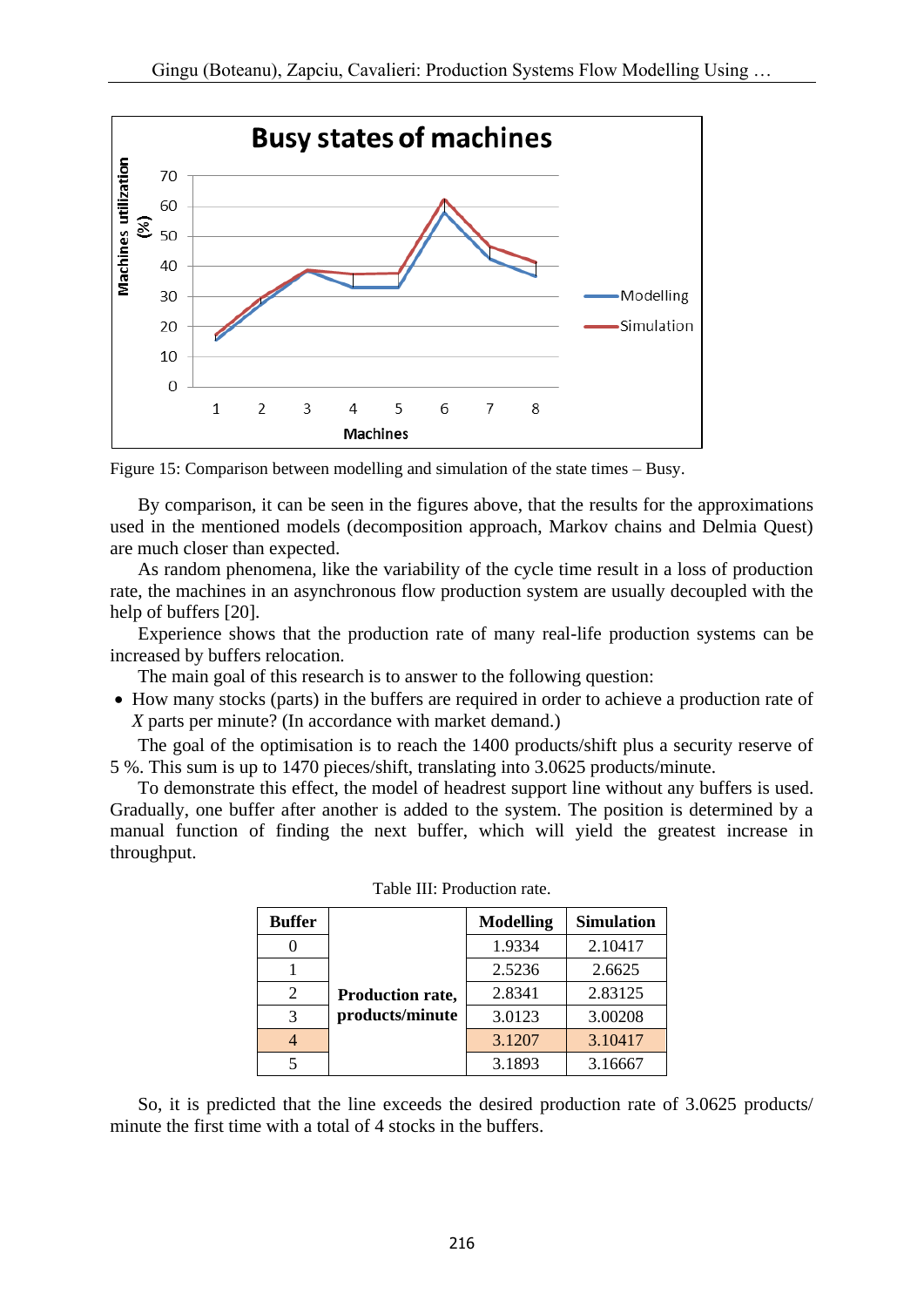### **5. CONCLUSION**

It is necessary to help the decision-maker get a quick estimated production rate, without recurring to simulation. For that, an approximation method was taken into account and applied to a real production line. It is known that a simulation model takes a lot of time, not to mention the design stage, because many alternative configurations should be considered.

We divided the research work into three parts: simulation, exact analytical methods (Markov chains), and approximate analytical methods (decomposition method). This paper provides a detailed approach of the mathematical modelling in order to get a performance analysis for a real case study – *Headrest support*.

The main contributions of this study results from the answers to the following questions:

- How can an approximate analytical method be used to evaluate the performances of the *Headrest support* flow line?
- How can an approximate analytical method be used to maximize the performances of this flow line by buffer optimisation?

 The results of this case study show that the production rate can be increased by buffers relocation, i.e. the buffer optimization requires the evaluation of the system configuration, including the buffer sizes. When we added parts in the buffers, the production rate has increased; this increase must be in accordance with the market demand. For the case study of this paper it is necessary to introduce in each buffer 4 parts in order to predict a production rate of 3.0625 products/ minute.

The analytical model proposed in this article and the algorithm coded in  $C_{++}$  help any industry company to estimate the production rate of the line in order to *synchronize* the production with the market demand. Also the results can be integrated in the Production stage of Product Lifecycle Management (PLM). In this stage, the layout of the machines is achieved, the flows of the parts are established in the manufacturing system, and then can be made a simulation for production optimization. PLM enables companies to accelerate product innovation and to propose the exploration of a specific stabilizing production technique.

 Future research effort should be oriented to include the decomposition method and Markov chains in the Maintenance stage of PLM in order to estimate the *MTBF* (Mean Time Between Failures) and *MTTR* (Mean Time To Repair), which can be used to improve the efficiency of the processes in the company.

### **ACKNOWLEDGEMENT**

The work has been funded by the Sectorial Operational Program Human Resources Development 2007-2013 of the Ministry of European Funds through the Financial Agreement POSDRU/159/1.5/S/134398.

### **REFERENCES**

- [1] Hunt, G. C. (1956). Sequential arrays of waiting lines, *Operations Research*, Vol. 4, No. 6, 674- 683, doi[:10.1287/opre.4.6.674](https://doi.org/10.1287/opre.4.6.674)
- [2] Buzacott, J. A. (1972). The effect of station breakdowns and random processing times on the capacity of flow lines with in-process storage, *American Institute of Industrial Engineers Transactions*, Vol. 4, No. 4, 308-312, doi[:10.1080/05695557208974867](https://doi.org/10.1080/05695557208974867)
- [3] Gershwin, S. B.; Berman, O. (1981). Analysis of transfer lines consisting of two unreliable machines with random processing times and finite storage buffers, *American Institute of Industrial Engineers Transactions*, Vol. 13, No. 1, 2-11, doi[:10.1080/05695558108974530](https://doi.org/10.1080/05695558108974530)
- [4] Gershwin, S. B.; Schick, I. C. (1983). Modeling and analysis of three-stage transfer lines with unreliable machines and finite buffers, *Operations Research*, Vol. 31, No. 2, 354-380, doi[:10.1287/opre.31.2.354](https://doi.org/10.1287/opre.31.2.354)